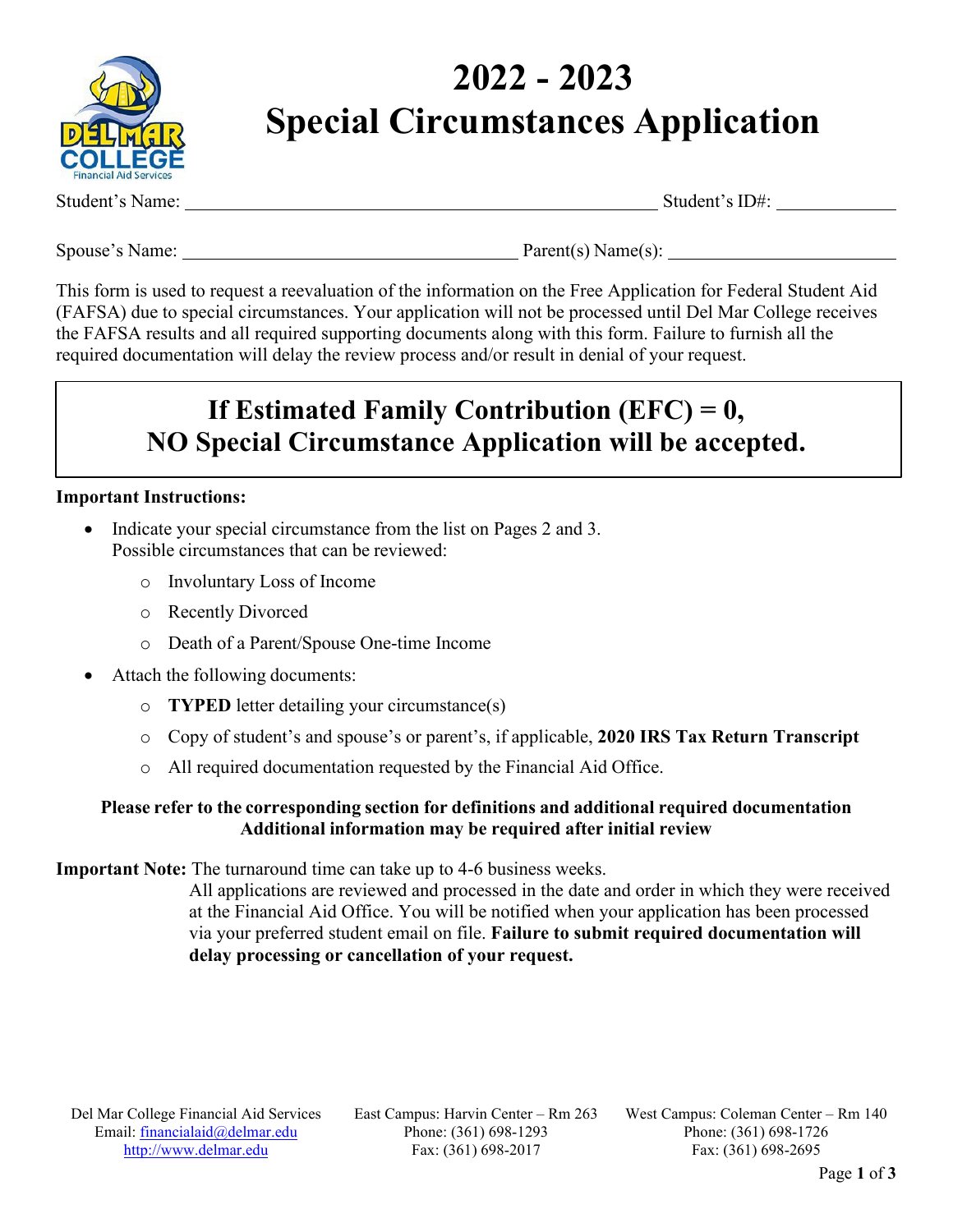### **A.Involuntary Loss of Employment**

#### **Complete this section if you have experienced a reduction in income due to an involuntary loss of employment after a minimum of 10-12 weeks.**

You are **required** to attach the following supporting documentation:

- Termination letter from previous employer on company letterhead
- If terminated, benefit statement from Work Force Commission detailing benefits or typed statement detailing why you did not apply or receive benefits
- Copy of last pay stub documenting year-to-date earnings in 2021 and/or 2022

When considering income reduction, the following family members must be reviewed. Family members include student, spouse and parent, if applicable.

Date student's income reduction occurred (MM/DD/YYYY):

Date spouse's income reduction occurred (MM/DD/YYYY):

Date parent's income reduction occurred (MM/DD/YYYY):

| <b>2021 Monthly Income</b>          | <b>Student</b> | <b>Spouse</b> | Parent 1 | <b>Parent 2</b> |
|-------------------------------------|----------------|---------------|----------|-----------------|
| Wages from Work                     |                |               |          |                 |
| <b>Welfare Benefits</b>             |                |               |          |                 |
| <b>Veteran Benefits</b>             |                |               |          |                 |
| <b>Unemployment Benefits</b>        |                |               |          |                 |
| Social Security Benefits            |                |               |          |                 |
| <b>Child Support Benefits</b>       |                |               |          |                 |
| Housing / Food Allowances           |                |               |          |                 |
| 401K                                |                |               |          |                 |
| Other:                              |                |               |          |                 |
| <b>Total Monthly Income in 2021</b> |                |               |          |                 |

| <b>2022 Estimated Monthly Income</b>  | <b>Student</b> | <b>Spouse</b> | Parent 1 | Parent 2 |
|---------------------------------------|----------------|---------------|----------|----------|
| Wages from Work                       |                |               |          |          |
| <b>Welfare Benefits</b>               |                |               |          |          |
| Veteran Benefits                      |                |               |          |          |
| <b>Unemployment Benefits</b>          |                |               |          |          |
| Social Security Benefits              |                |               |          |          |
| <b>Child Support Benefits</b>         |                |               |          |          |
| Housing / Food Allowances             |                |               |          |          |
| 401K                                  |                |               |          |          |
| Other:                                |                |               |          |          |
| Total Expected Monthly Income in 2022 |                |               |          |          |